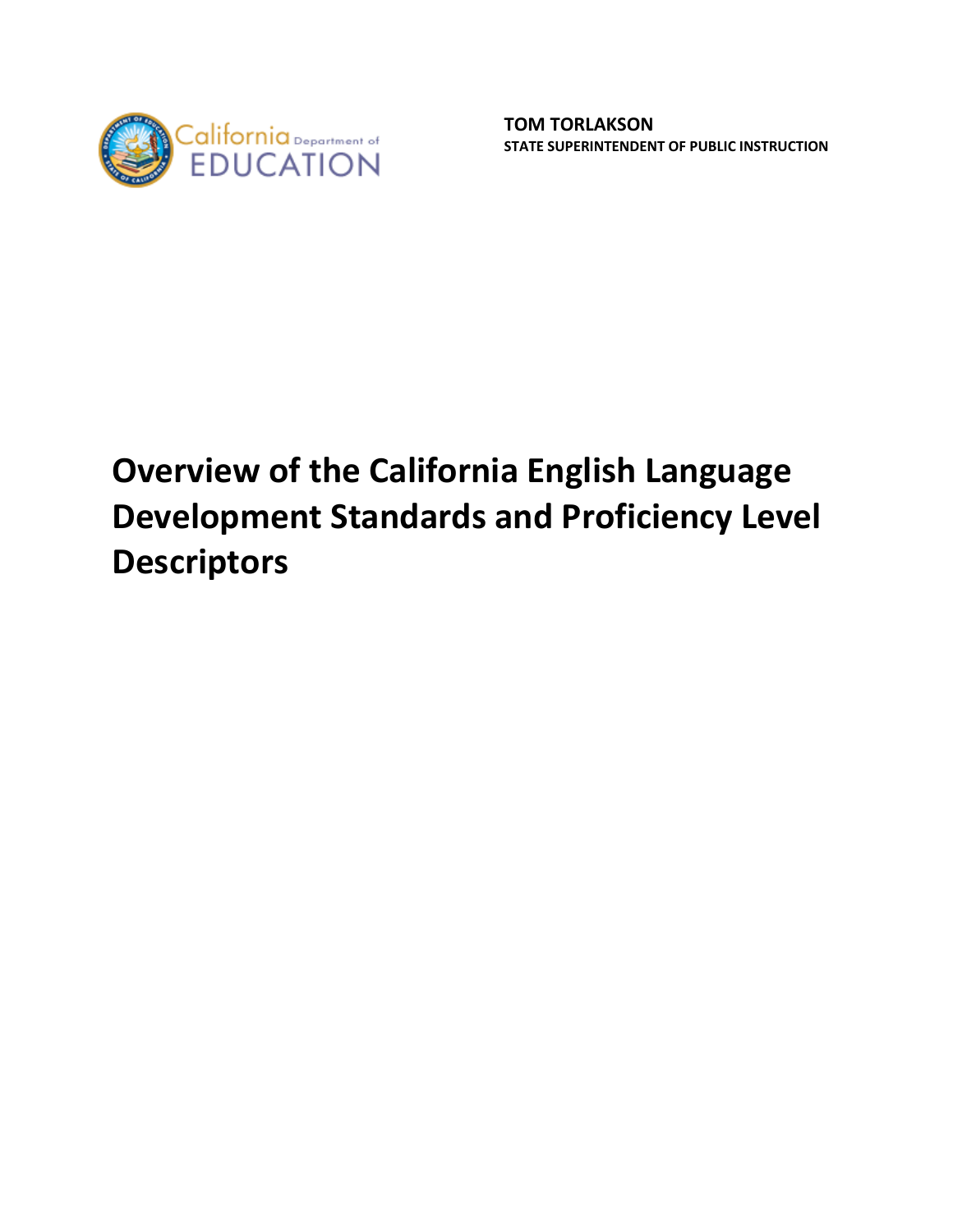# **TABLE OF CONTENTS**

| Background: California English Language Development Standards Aligned to California's |  |
|---------------------------------------------------------------------------------------|--|
|                                                                                       |  |
|                                                                                       |  |
| Proficiency Level Descriptors for California English Language Development Standards 6 |  |
|                                                                                       |  |
| Organization of the California English Language Development Standards 12              |  |
|                                                                                       |  |
|                                                                                       |  |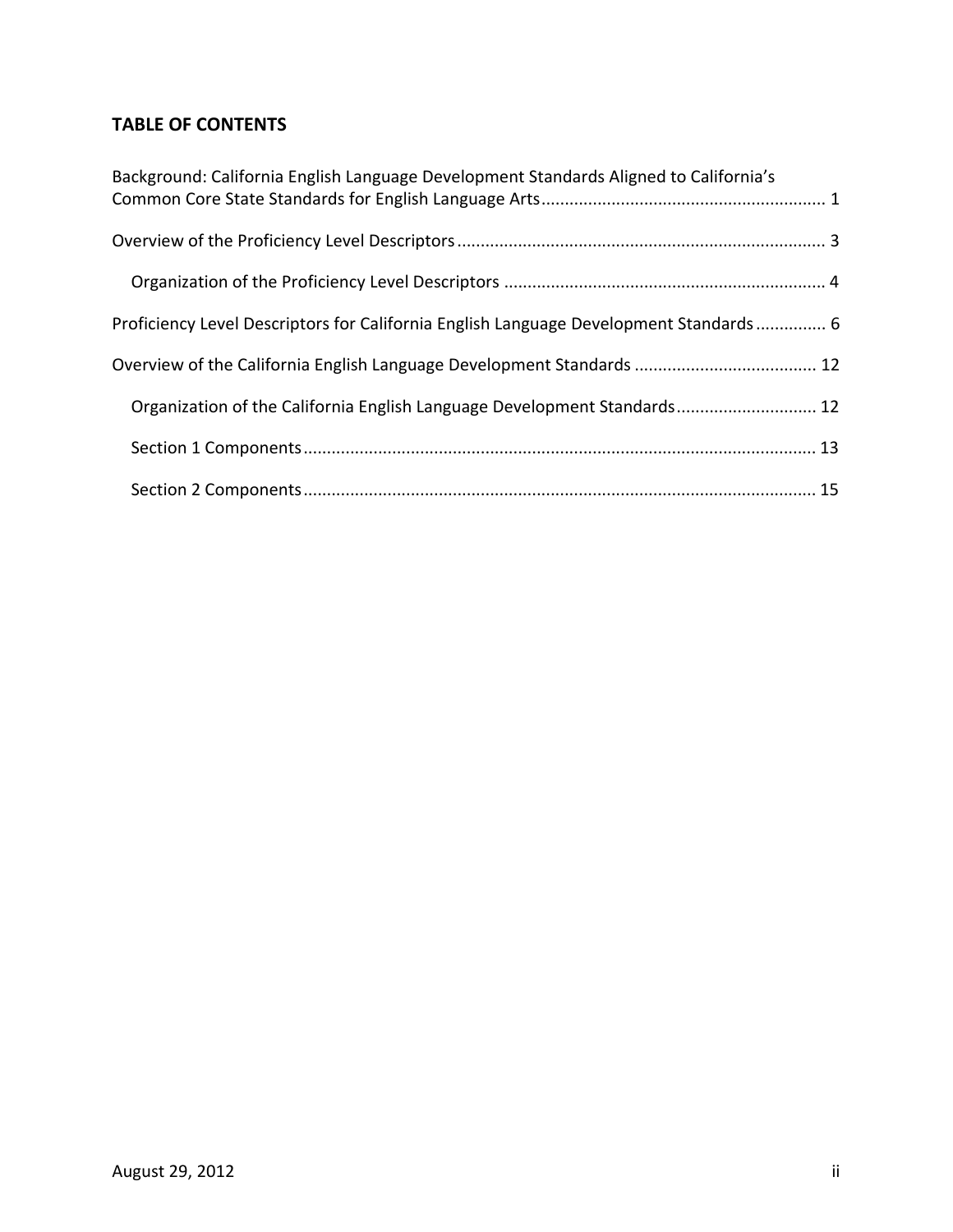## **Overview of the California English Language Development Standards and Proficiency Level Descriptors**

## **Background: California English Language Development Standards Aligned to California's Common Core State Standards for English Language Arts**

<span id="page-2-0"></span>In 2010, the California State Board of Education (SBE) adopted California's Common Core State Standards for English Language Arts, Literacy in History/Social Studies, Science, and Technical Subjects (Common Core State Standards), which describe the knowledge, skills, and abilities in reading, writing, speaking and listening, and conventions, knowledge of language, and vocabulary that all students need for college‐ and career‐readiness across key academic content areas. These next generation standards, along with the Common Core State Standards for Mathematics and the Next Generation Science Standards, are part of a national movement to ensure K–12 students gain the necessary literacy and mathematical understanding and practices required in twenty‐first century higher education and workplace communities. The sponsors of the Common Core State Standards Initiative specify that these new standards are intended to apply to all students, including English learners (ELs):

The National Governors Association Center for Best Practices and the Council of Chief State School Officers strongly believe that all students should be held to the same high expectations outlined in the Common Core State Standards. This includes students who are English language learners. However, these students may require additional time, appropriate instructional support, and aligned assessments as they acquire both English language proficiency and content area knowledge. $1$ 

California's ELs may need instructional support in developing proficiency in English language and literacy as they engage in learning academic content based on these new, rigorous standards. In recognition of the need for new English language development (ELD) standards to clarify what knowledge skills and abilities are needed to help ELs engage with and master next generation standards, including college‐ and career‐readiness standards, Assembly Bill 124 was enacted and required the State Superintendent of Public Instruction, in consultation with the SBE, to update, revise, and align the state's current CA ELD Standards by grade level to the state's English Language Arts (ELA) standards.

In response to this legislation, the California Department of Education (CDE), with the assistance of the California Comprehensive Assistance Center at WestEd in partnership with WestEd's Assessment and Standards Development Services Program, conducted an extensive and robust process to develop and validate new CA ELD Standards that align to California's Common Core State Standards for English Language Arts and address English language and literacy skills ELs need in key content areas. This process was grounded in two core principles:

<span id="page-2-1"></span> <sup>1</sup> http://www.corestandards.org/assets/application‐for‐english‐learners.pdf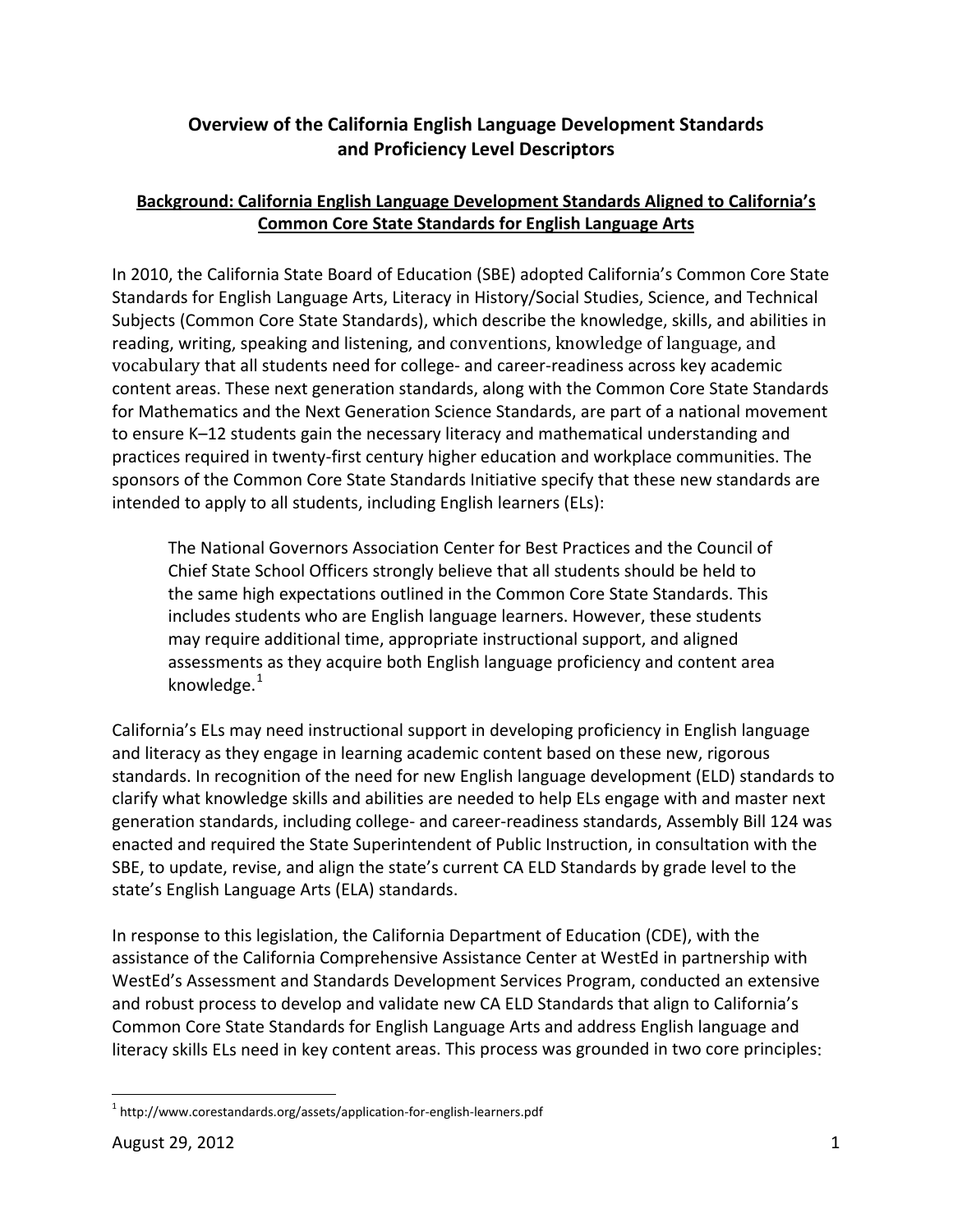transparency toward and input from the field; and development based on sound theory and empirical research. The first principle included comprehensive guidance and review provided by the CDE, statewide focus groups, a state‐appointed Panel of Experts, as well as comments on a draft of the standards from the public via public hearings and written feedback. Public commenters included teachers, principals, staff in district and county offices of education, advocacy groups, educational scholars, and other educational community members. For the second principle, three overlapping guidance areas were analyzed: theoretical foundations; current empirical research and research reviews; and additional relevant guidance documents, such as policy documents.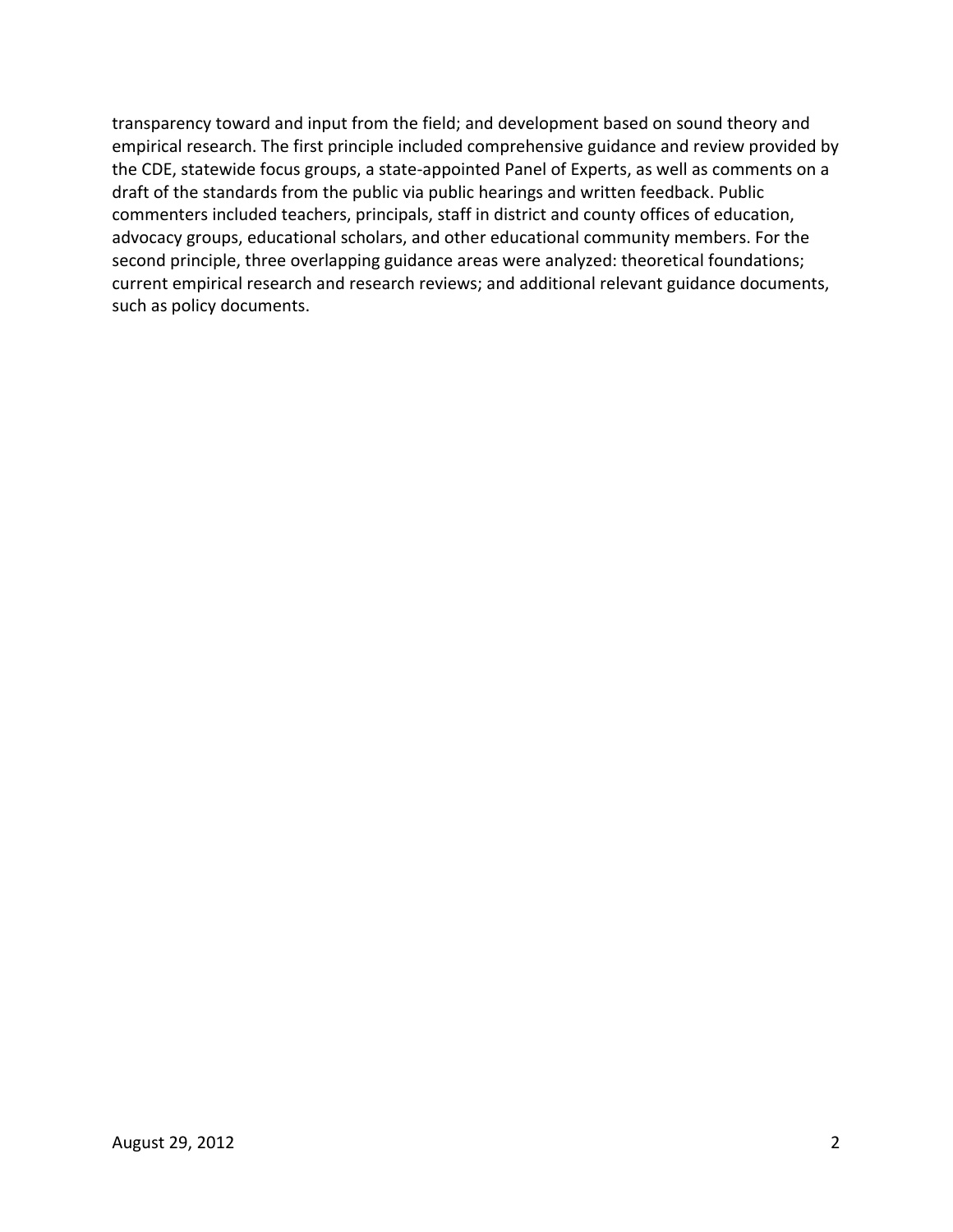## **Overview of the Proficiency Level Descriptors**

<span id="page-4-0"></span>The Proficiency Level Descriptors (PLDs) provide an overview of stages of English language development that English learners are expected to progress through as they gain increasing proficiency in English as a new language. The PLDs describe student knowledge, skills, and abilities across a continuum, identifying what ELs know and can do at early stages and at exit from each of three proficiency levels: Emerging, Expanding, and Bridging<sup>[2](#page-4-1)</sup>. These descriptors are intended to be used as a guide for teachers and curriculum developers to provide ELs w ith targeted instruction in English language development as well as differentiated instruction in academic content areas.

It is important to note that while the PLDs describe an aligned set of knowledge, skills, and abilities at each proficiency level that reflect a linear progression across the levels, this is done for purposes of presentation and understanding: Actual second language acquisition does not necessarily occur in a linear fashion within or across proficiency levels. An EL at any given point along his or her trajectory of English learning may exhibit some abilities (e.g., speaking skills) at a higher proficiency level, while at the same time exhibiting other abilities (e.g., writing skills) at a lower proficiency level<sup>[3](#page-4-2)</sup>. Additionally, a student may successfully perform a particular skill at a lower proficiency level (such as reading and analyzing an informational text) and at the next higher proficiency level need review in the same reading and analysis skills when presented with a new or more complex type of informational text. Thus, while a student may be identified—based on state assessment results and other state and local criteria—as being eligible for English language services appropriate to a particular proficiency level, the student's actual abilities may vary by language domain (e.g., listening, speaking, reading, writing). For the same reason, a proficiency level does not identify a student (e.g., "Emerging student"), but rather identifies what a student knows and can do at a particular stage of English language development, for example: "a student at the Emerging level," or "a student whose listening comprehension ability is at the Emerging level."

they need to access and engag e with grade‐level content in all content areas. Note also that the The CA ELD Standards describe the knowledge, skills, and abilities in English as a new language that are expected *at exit from each proficiency level*, with the highest level, Bridging, being aligned to the California's Common Core State Standards for English Language Arts, Literacy in History/Social Studies, Science, and Technical Subjects. These exit descriptors signal high expectations for ELs to progress through all levels and to attain the academic English language

<span id="page-4-1"></span> <sup>2</sup> As there is currently no available empirical evidence to support a particular number of ELD proficiency levels as optimal, the development and design of the PLDs for the CA ELD Standards was based on common practices in the state of grouping ELs into three levels for purposes of instruction. These practices were confirmed by practitioners, administrators, and academic researchers throughout the state as part of the ELD standards validation process, as well as by guidance documents such as the Framework for English Language Proficiency/Development Standards Corresponding to the Common Core State Standards and the Next Generation Science Standards. Council of Chief State School Officers (2012). *Framework for English language proficiency development standards corresponding to the common core state standards and the next generation science*

<span id="page-4-2"></span>*standards*. Washington DC: Author. <sup>3</sup> See, for example, the discussion on pp. 26–27 in Gottlieb, M. (2006). *Assessing English language learners: Bridges from language proficiency to academic achievement.* Thousand Oaks, CA: Corwin Press.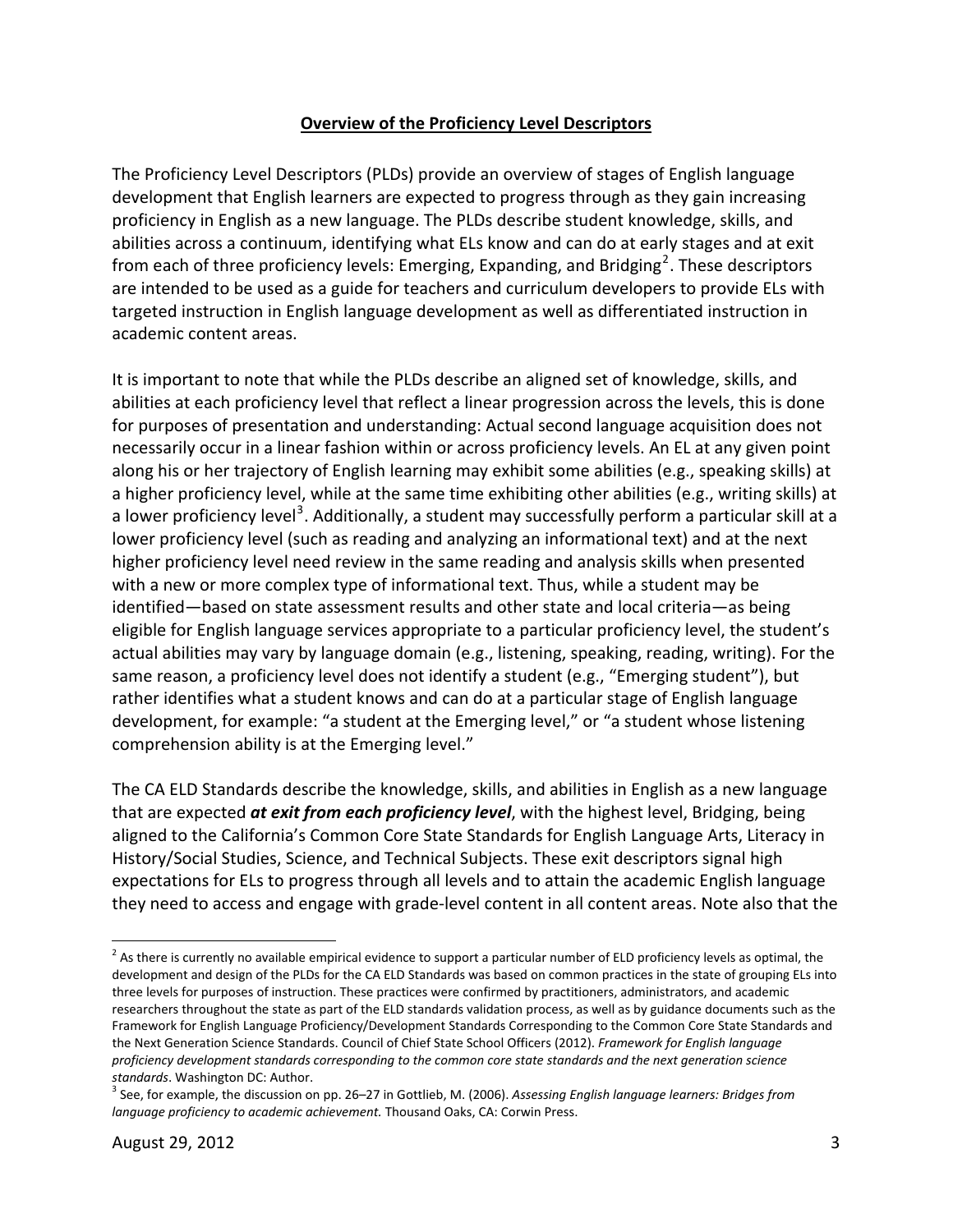proficiency level descriptors include specifications at "early stages" and at "exit" for each of the three levels, providing valuable information that can be used for determining meaningful performance level distinctions based on assessment results.

## <span id="page-5-0"></span>**Organization of the Proficiency Level Descriptors**

The organization of the PLDs represents English language development as a continuum of increasing proficiency in language learning and use, starting with **native language** competencies students possess when they enter school, and concluding (though not ending) with **lifelong language learning** that all language users engage in<sup>[4](#page-5-1)</sup>. The three levels are labeled to represent three stages of English language development, describing expectations for how well students can understand and use the English language at each level as they continue to build on existing language skills and knowledge.

- **Emerging:** Students at this level typically progress very quickly, learning to use English for immediate needs as well as beginning to understand and use academic vocabulary and other features of academic language.
- **Expanding:** Students at this level are challenged to increase their English skills in more contexts, and learn a greater variety of vocabulary and linguistic structures, applying their growing language skills in more sophisticated ways appropriate to their age and grade level.
- **Bridging:** Students at this level continue to learn and apply a range of high-level English language skills in a wide variety of contexts, including comprehension and production of highly technical texts. The "bridge" alluded to is the transition to full engagement in grade‐ level academic tasks and activities in a variety of content areas without the need for specialized ELD instruction. However, ELs at *all* levels of English language proficiency fully participate in grade level tasks in all content areas with varying degrees of scaffolding in order to develop both content knowledge and English.

The PLDs also emphasize that ELs at all proficiency levels are capable of high‐level thinking and can engage in complex, cognitively demanding social and academic activities requiring language as long as they are provided appropriate linguistic support. The *extent of support needed varies depending on the familiarity and complexity of the task and topic, as well as on the student's language proficiency level.* Within the PLDs, three general levels of support are identified: **Substantial, Moderate, and Light**. The descriptors for these general levels of support are intended to signal the extent of linguistic scaffolding most likely needed for implementing the CA ELD Standards appropriately at each proficiency level. They are not intended to explain how to provide support or differentiate instruction for ELs at each level.

Each proficiency level descriptor also includes the following sections:

 **Overall Proficiency:** A general descriptor of ELs' abilities at *entry to, progress through,* and *exit from* the level;

<span id="page-5-1"></span> $4$  Note that the concept of "lifelong language learning" for proficient users of English (as well as other languages) is distinct from that of "long term English learners" who have not been supported to progress to full proficiency in English.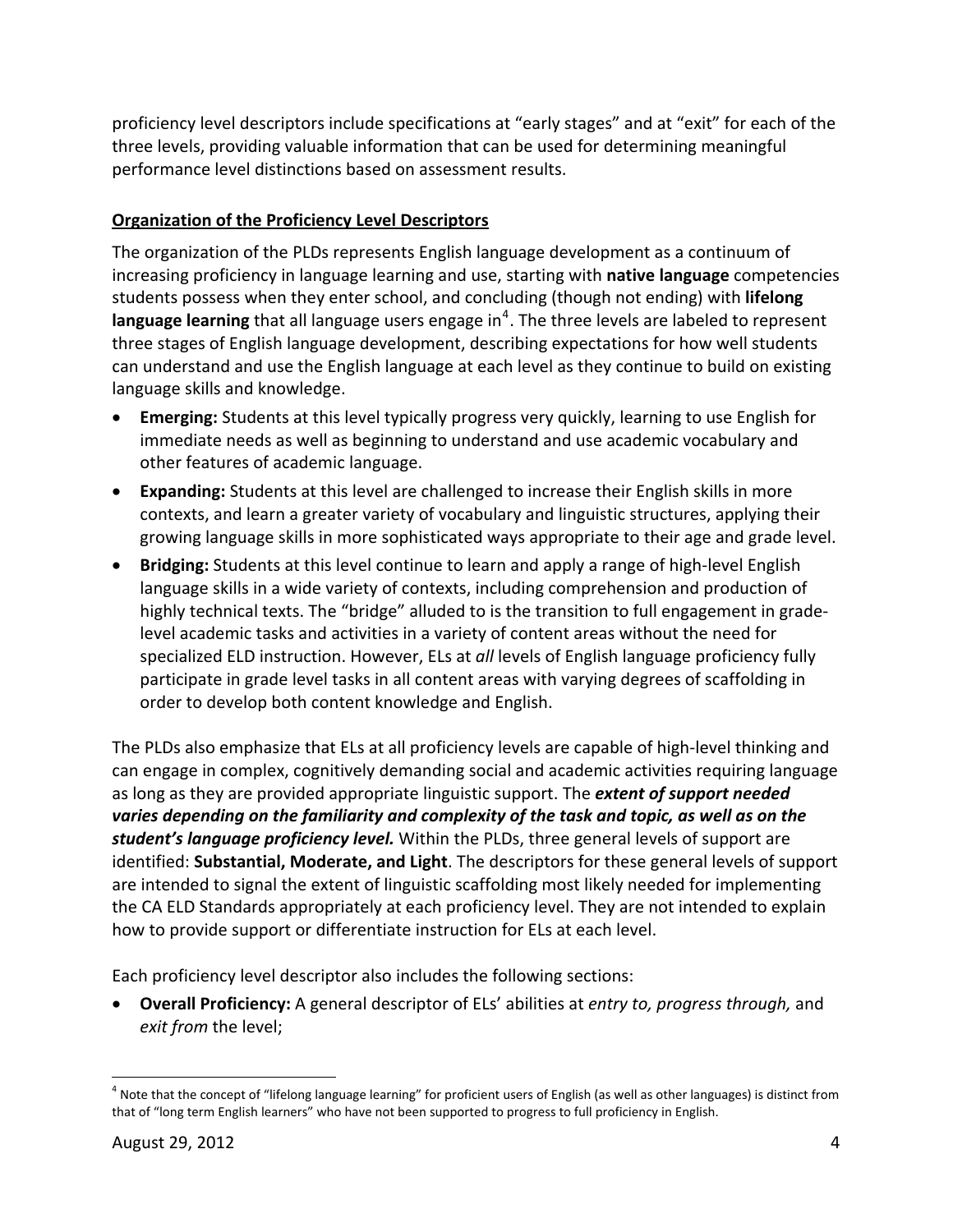- **Early Stages:** Descriptors of abilities in English language that ELs have *at the early stages* of the level; and
- **Exit Stages:** Descriptors of abilities in English language students have *at exit from* the level. The descriptors for early and exit stages of each proficiency level are detailed across:
- Three Modes of Communication:
	- o **Collaborative** (engagement in dialogue with others);
	- o **Interpretive** (comprehension and analysis of written and spoken texts); and
	- o **Productive** (creation of oral presentations and written texts); and
- Two dimensions of Knowledge of Language:
	- o **Metalinguistic Awareness:** The extent of language awareness and self‐ monitoring students have at the level; and
	- o **Accuracy of Production:** The extent of accuracy in production ELs can be expected to exhibit at the level; English learners increase in accuracy of linguistic production as they develop proficiency in English. *Accuracy may vary within a level depending on context, such as extent of cognitive demand or familiarity of a task.*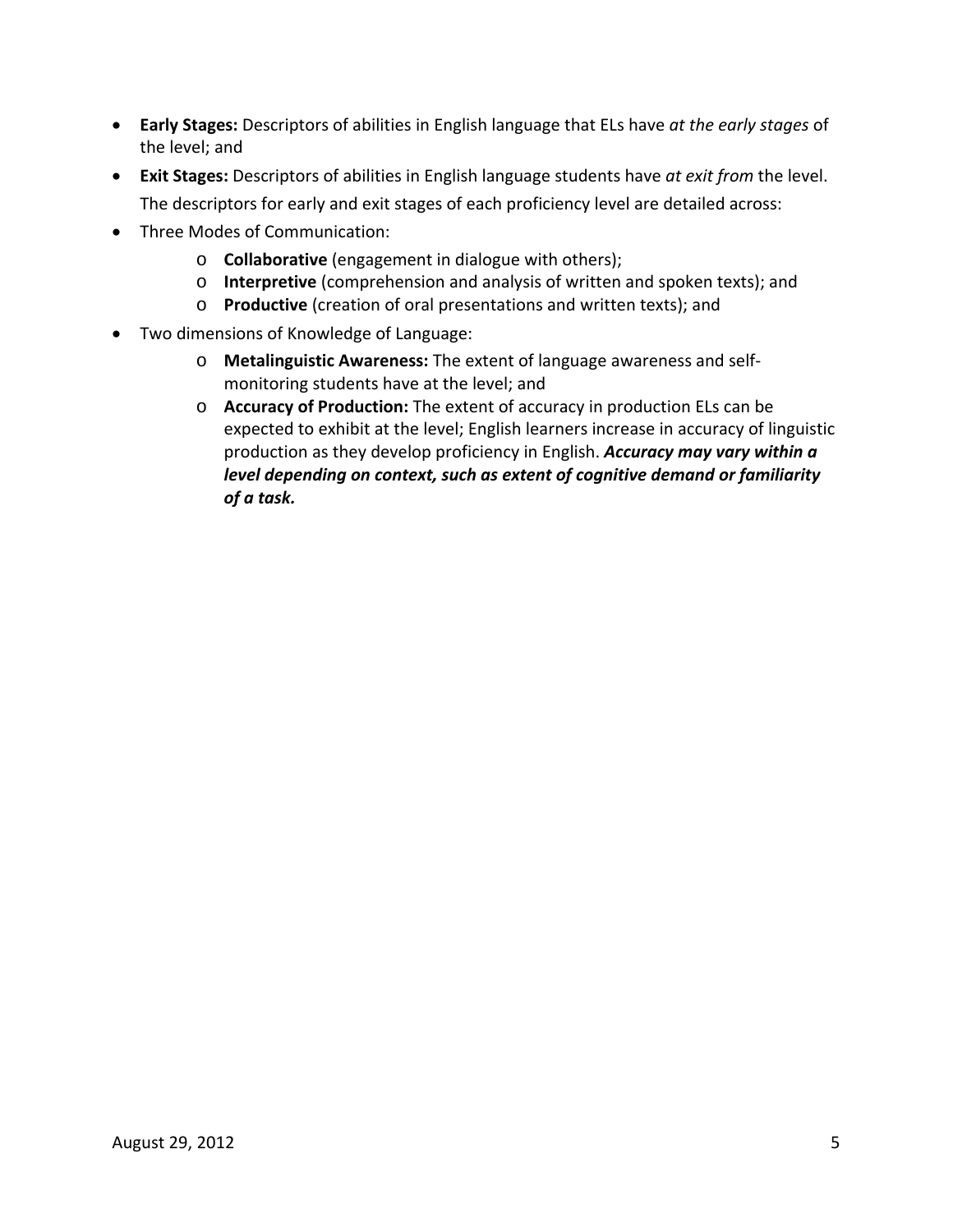<span id="page-7-0"></span>

| <b>Student Capacities</b>                                                                                                                                                                                                                                                                                                                                                                                                                                                                                                                                              | English Language Development: Proficiency Level Continuum                                                                                                                                                                                                                                                                                                     |                                                                                                                             |                                                                                                                                                                                                                                                                                                                                                                |                                                                                                                                                     |
|------------------------------------------------------------------------------------------------------------------------------------------------------------------------------------------------------------------------------------------------------------------------------------------------------------------------------------------------------------------------------------------------------------------------------------------------------------------------------------------------------------------------------------------------------------------------|---------------------------------------------------------------------------------------------------------------------------------------------------------------------------------------------------------------------------------------------------------------------------------------------------------------------------------------------------------------|-----------------------------------------------------------------------------------------------------------------------------|----------------------------------------------------------------------------------------------------------------------------------------------------------------------------------------------------------------------------------------------------------------------------------------------------------------------------------------------------------------|-----------------------------------------------------------------------------------------------------------------------------------------------------|
|                                                                                                                                                                                                                                                                                                                                                                                                                                                                                                                                                                        |                                                                                                                                                                                                                                                                                                                                                               | ---Emerging --------------------------                                                                                      |                                                                                                                                                                                                                                                                                                                                                                |                                                                                                                                                     |
| <b>Native Language</b>                                                                                                                                                                                                                                                                                                                                                                                                                                                                                                                                                 | <b>Overall Proficiency</b>                                                                                                                                                                                                                                                                                                                                    | <b>Overall Proficiency</b>                                                                                                  | <b>Overall Proficiency</b>                                                                                                                                                                                                                                                                                                                                     | <b>Overall Proficiency</b>                                                                                                                          |
| English learners come to school<br>possessing a wide range of<br>competencies in their native<br>language appropriate to their<br>age. They may have varying<br>levels of literacy in their native<br>language depending on their<br>prior experiences in the home,<br>community, and school. As<br>learners of English as a new<br>language, they gain<br>metacognitive awareness of<br>what language is and how it is<br>used and apply this awareness<br>in their language learning<br>strategies, including drawing<br>upon knowledge of their native<br>language. | English learners enter the<br>Emerging level having limited<br>receptive and productive English<br>skills.<br>As they <i>progress through</i> the<br>Emerging level, they start to<br>respond to more varied<br>communication tasks using<br>learned words and phrases with<br>increasing ease.                                                               | At exit from the Emerging level,<br>students have basic English<br>communication skills in social<br>and academic contexts. | As English learners progress<br>through the Expanding level,<br>they move from being able to<br>refashion learned phrases and<br>sentences in English to meet<br>their immediate communication<br>and learning needs towards<br>being able to increasingly<br>engage in using the English<br>language in more complex,<br>cognitively demanding<br>situations. | At exit from the Expanding level,<br>students can use English to learn<br>and communicate about a range<br>of topics and academic content<br>areas. |
| <b>High Level Thinking with</b><br><b>Linguistic Support</b>                                                                                                                                                                                                                                                                                                                                                                                                                                                                                                           | <b>General Extent of Support: Substantial</b>                                                                                                                                                                                                                                                                                                                 |                                                                                                                             | <b>General Extent of Support: Moderate</b>                                                                                                                                                                                                                                                                                                                     |                                                                                                                                                     |
| English learners possess<br>cognitive abilities appropriate to<br>their age and experience. In<br>order to communicate about<br>their thinking as they learn<br>English, they may need varying<br>linguistic support depending on<br>the linguistic and cognitive<br>demand of the task.                                                                                                                                                                                                                                                                               | Students at the early stages of the Emerging level can engage in<br>complex, cognitively demanding social and academic activities<br>requiring language when provided substantial linguistic support; as<br>they develop more familiarity and ease with understanding and<br>using English, support may be moderate or light for familiar tasks or<br>topics. |                                                                                                                             | Students at the early stages of the Expanding level can engage in<br>complex, cognitively demanding social and academic activities<br>requiring language when provided moderate linguistic support; as<br>they develop increasing ease with understanding and using English<br>in a variety of contexts, support may be light for familiar tasks or<br>topics. |                                                                                                                                                     |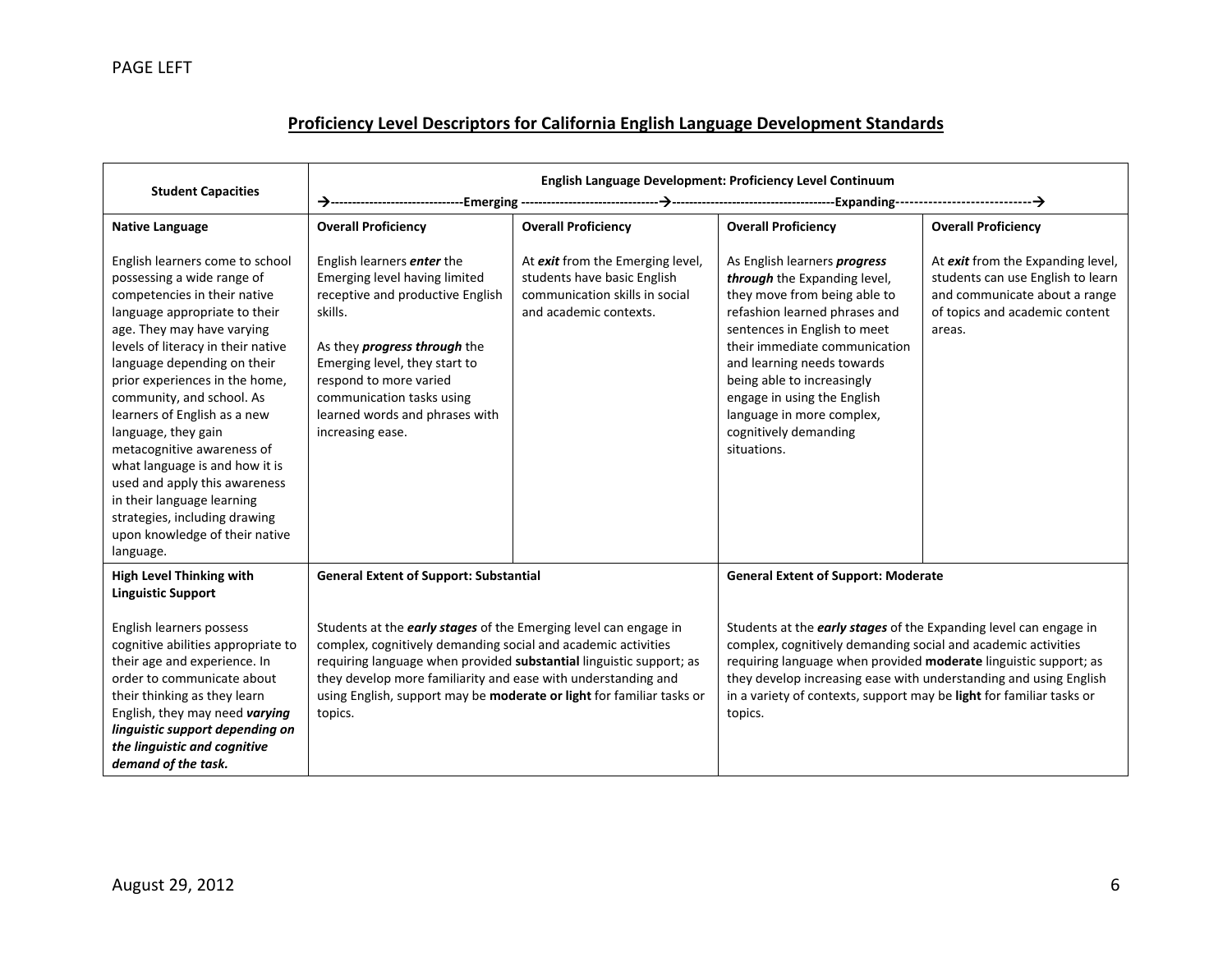| <b>English Language Development: Proficiency Level Continuum</b>                                                                                                                                                                                                                                                                                                                         |                                                                                                                                                                                                                 | <b>Lifelong Language Learning</b>                                                                                                                                                                                                                              |
|------------------------------------------------------------------------------------------------------------------------------------------------------------------------------------------------------------------------------------------------------------------------------------------------------------------------------------------------------------------------------------------|-----------------------------------------------------------------------------------------------------------------------------------------------------------------------------------------------------------------|----------------------------------------------------------------------------------------------------------------------------------------------------------------------------------------------------------------------------------------------------------------|
| <b>Overall Proficiency</b>                                                                                                                                                                                                                                                                                                                                                               | <b>Overall Proficiency</b>                                                                                                                                                                                      | <b>Overall Proficiency</b>                                                                                                                                                                                                                                     |
| As English learners progress<br>through the Bridging level, they<br>move from being able to<br>communicate in ways<br>appropriate to different tasks,<br>purposes, and audiences in a<br>variety of social and academic<br>contexts towards being able to<br>refine and enhance their English<br>language competencies in a<br>broader range of contexts.                                | At exit from the Bridging level,<br>students can communicate<br>effectively with various<br>audiences on a wide range of<br>familiar and new topics to meet<br>academic demands in a variety<br>of disciplines. | Students who have reached "proficiency" in the English language as<br>determined by state and/or local criteria continue to build<br>increasing breadth, depth, and complexity in comprehending and<br>communicating in English in a wide variety of contexts. |
| <b>General Extent of Support: Light</b>                                                                                                                                                                                                                                                                                                                                                  |                                                                                                                                                                                                                 | <b>General Extent of Support: Occasional</b>                                                                                                                                                                                                                   |
| Students at the <b>early stages</b> of the Bridging level can engage in<br>complex, cognitively demanding social and academic activities<br>requiring language when provided light linguistic support; as they<br>develop increasing ease with understanding and using highly<br>technical English, support may not be necessary for familiar tasks or<br>topics using everyday English. |                                                                                                                                                                                                                 | Students who have exited the Bridging level benefit from occasional<br>linguistic support in their ongoing learning of English.                                                                                                                                |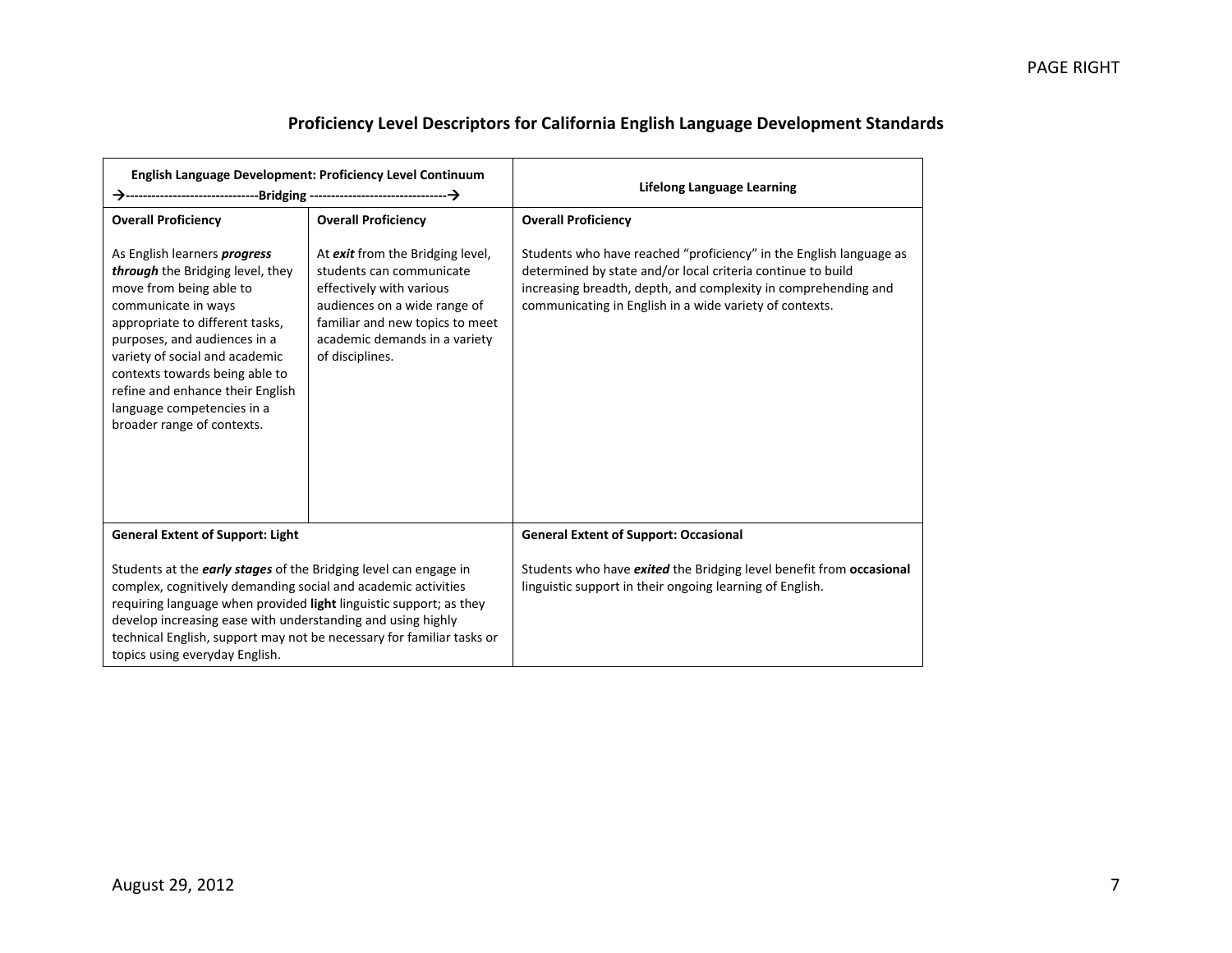| Mode of<br>Communication | English Language Development: Proficiency Level Continuum                                                                                                                                                                                                                                                                                                                 |                                                                                                                                                                                                                                                                                                                                                                                                                     |                                                                                                                                                                                                                                                                                                                                       |                                                                                                                                                                                                                                                                                                                     |
|--------------------------|---------------------------------------------------------------------------------------------------------------------------------------------------------------------------------------------------------------------------------------------------------------------------------------------------------------------------------------------------------------------------|---------------------------------------------------------------------------------------------------------------------------------------------------------------------------------------------------------------------------------------------------------------------------------------------------------------------------------------------------------------------------------------------------------------------|---------------------------------------------------------------------------------------------------------------------------------------------------------------------------------------------------------------------------------------------------------------------------------------------------------------------------------------|---------------------------------------------------------------------------------------------------------------------------------------------------------------------------------------------------------------------------------------------------------------------------------------------------------------------|
|                          | At the <i>early stages</i> of the Emerging<br>level, students are able to:                                                                                                                                                                                                                                                                                                | At exit from the Emerging level,<br>students are able to:                                                                                                                                                                                                                                                                                                                                                           | At the early stages of the Expanding<br>level, students are able to:                                                                                                                                                                                                                                                                  | At exit from the Expanding level,<br>students are able to:                                                                                                                                                                                                                                                          |
| <b>Collaborative</b>     | express basic personal and<br>$\bullet$<br>safety needs, ideas, and respond<br>to questions on social and<br>academic topics with gestures<br>and words or short phrases;<br>use basic social conventions to<br>$\bullet$<br>participate in conversations;                                                                                                                | • express basic personal and<br>safety needs, ideas, and respond<br>to questions on social and<br>academic topics with phrases<br>and short sentences;<br>participate in simple, face-to-<br>$\bullet$<br>face conversations with peers<br>and others;                                                                                                                                                              | • express a variety of personal<br>needs, ideas, and opinions and<br>respond to questions using short<br>sentences;<br>initiate simple conversations on<br>social and academic topics;                                                                                                                                                | express more complex feelings,<br>needs, ideas, and opinions using<br>extended oral and written<br>production; respond to<br>questions using extended<br>discourse<br>participate actively in<br>$\bullet$<br>collaborative conversations in all<br>content areas with moderate to<br>light support as appropriate; |
| Interpretive             | comprehend frequently<br>$\bullet$<br>occurring words and basic<br>phrases in immediate physical<br>surroundings;<br>read very brief grade-<br>$\bullet$<br>appropriate text with simple<br>sentences and familiar<br>vocabulary, supported by<br>graphics or pictures;<br>comprehend familiar words,<br>$\bullet$<br>phrases, and questions drawn<br>from content areas; | comprehend a sequence of<br>$\bullet$<br>information on familiar topics as<br>presented through stories and<br>face-to-face conversations;<br>read brief grade-appropriate<br>$\bullet$<br>text with simple sentences and<br>mostly familiar vocabulary,<br>supported by graphics or<br>pictures;<br>demonstrate understanding of<br>$\bullet$<br>words and phrases from<br>previously learned content<br>material; | comprehend information on<br>familiar topics and on some<br>unfamiliar topics in<br>contextualized settings;<br>independently read a variety of<br>grade-appropriate text with<br>simple sentences;<br>read more complex text<br>$\bullet$<br>supported by graphics or<br>pictures;<br>comprehend basic concepts in<br>content areas; | comprehend detailed<br>information with fewer<br>contextual clues on unfamiliar<br>topics;<br>read increasingly complex grade-<br>level text while relying on<br>context and prior knowledge to<br>obtain meaning from print;<br>read technical text on familiar<br>topics supported by pictures or<br>graphics;    |
| <b>Productive</b>        | produce learned words and<br>$\bullet$<br>phrases and use gestures to<br>communicate basic information;<br>express ideas using visuals such<br>$\bullet$<br>as drawings or charts, or graphic<br>organizers; and<br>write or use familiar words and<br>phrases related to everyday and<br>academic topics.                                                                | produce basic statements and<br>ask questions in direct<br>informational exchanges on<br>familiar and routine subjects;<br>• express ideas using information<br>and short responses within<br>structured contexts; and<br>• write or use learned vocabulary<br>drawn from academic content<br>areas.                                                                                                                | produce sustained informational<br>exchanges with others on an<br>expanding variety of topics;<br>express ideas in highly<br>structured and scaffolded<br>academic interactions; and<br>write or use expanded<br>vocabulary to provide<br>information and extended<br>responses in contextualized<br>settings.                        | $\bullet$<br>produce, initiate, and sustain<br>spontaneous interactions on a<br>variety of topics; and<br>write and express ideas to meet<br>most social and academic needs<br>through the recombination of<br>learned vocabulary and<br>structures with support.                                                   |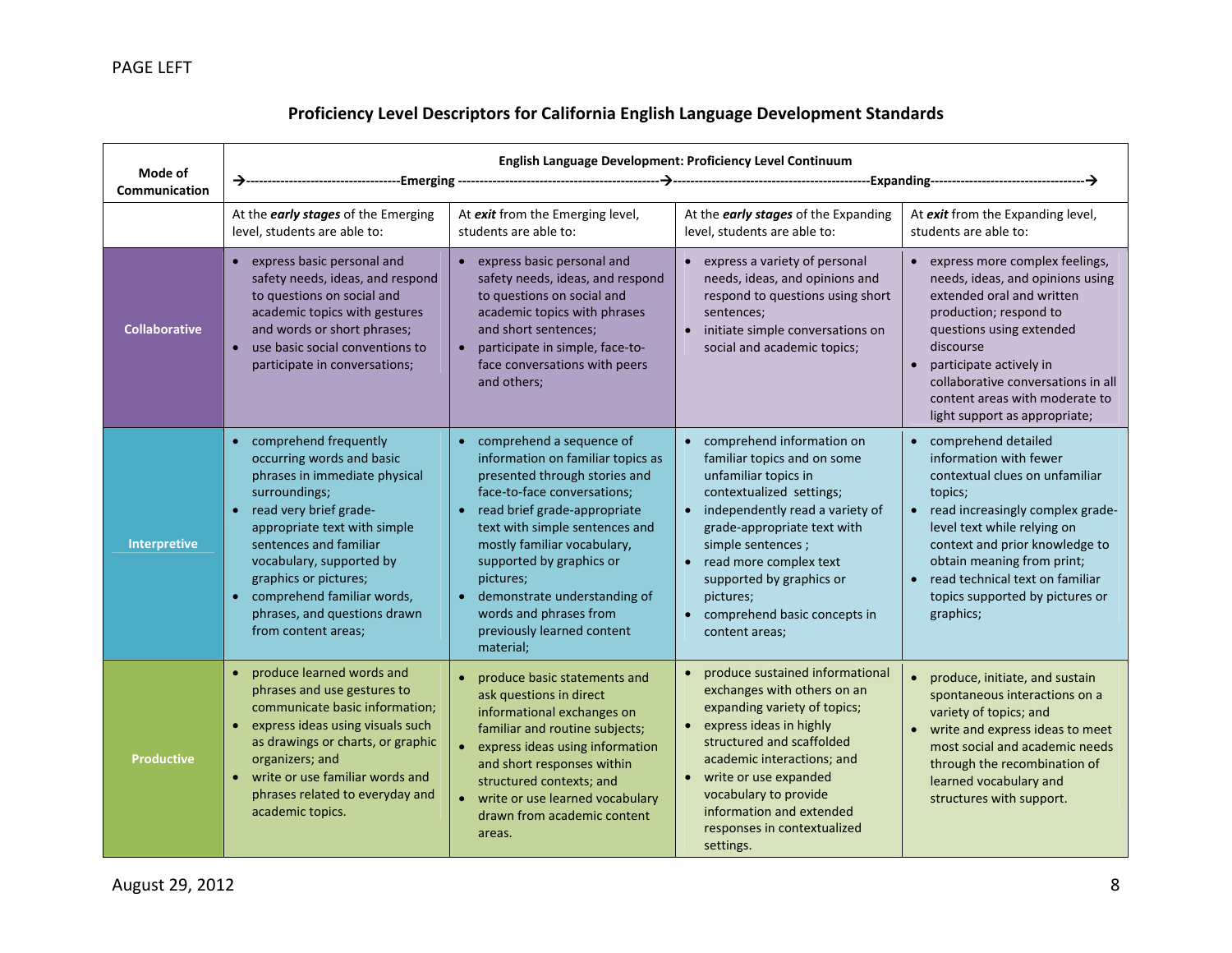| Mode of<br>Communication | English Language Development: Proficiency Level Continuum                                                                                                                                                                                                                                            |                                                                                                                                                                                                                                                            |  |
|--------------------------|------------------------------------------------------------------------------------------------------------------------------------------------------------------------------------------------------------------------------------------------------------------------------------------------------|------------------------------------------------------------------------------------------------------------------------------------------------------------------------------------------------------------------------------------------------------------|--|
|                          | At the early stages of the Bridging<br>level, students are able to:                                                                                                                                                                                                                                  | At exit from the Bridging level,<br>students are able to:                                                                                                                                                                                                  |  |
| <b>Collaborative</b>     | express increasingly complex<br>feelings, needs, ideas, and<br>opinions in a variety of settings;<br>respond to questions using<br>extended, more elaborated<br>discourse<br>initiate and sustain dialogue on a<br>$\bullet$<br>variety of grade-level academic<br>and social topics;                | participate fully in all<br>collaborative conversations in all<br>content areas at grade level with<br>occasional support as necessary;<br>participate fully in both<br>academic and non-academic<br>settings requiring English;                           |  |
| <b>Interpretive</b>      | comprehend concrete and many<br>$\bullet$<br>abstract topics and begin to<br>recognize language subtleties in<br>a variety of communicative<br>settings;<br>read increasingly complex text at<br>$\bullet$<br>grade level;<br>read technical text supported by<br>$\bullet$<br>pictures or graphics; | comprehend concrete and<br>abstract topics and recognize<br>language subtleties in a variety<br>of communicative settings;<br>read, with limited<br>comprehension difficulty, a<br>variety of grade-level and<br>technical texts, in all content<br>areas; |  |
| <b>Productive</b>        | produce, initiate, and sustain<br>$\bullet$<br>interactions with increasing<br>awareness of tailoring language<br>to specific purposes and<br>audiences; and<br>write and express ideas to meet<br>$\bullet$<br>increasingly complex academic<br>demands for specific purposes<br>and audiences.     | produce, initiate, and sustain<br>extended interactions tailored to<br>specific purposes and audiences;<br>and<br>write and express ideas to meet<br>a variety of social needs and<br>academic demands for specific<br>purposes and audiences.             |  |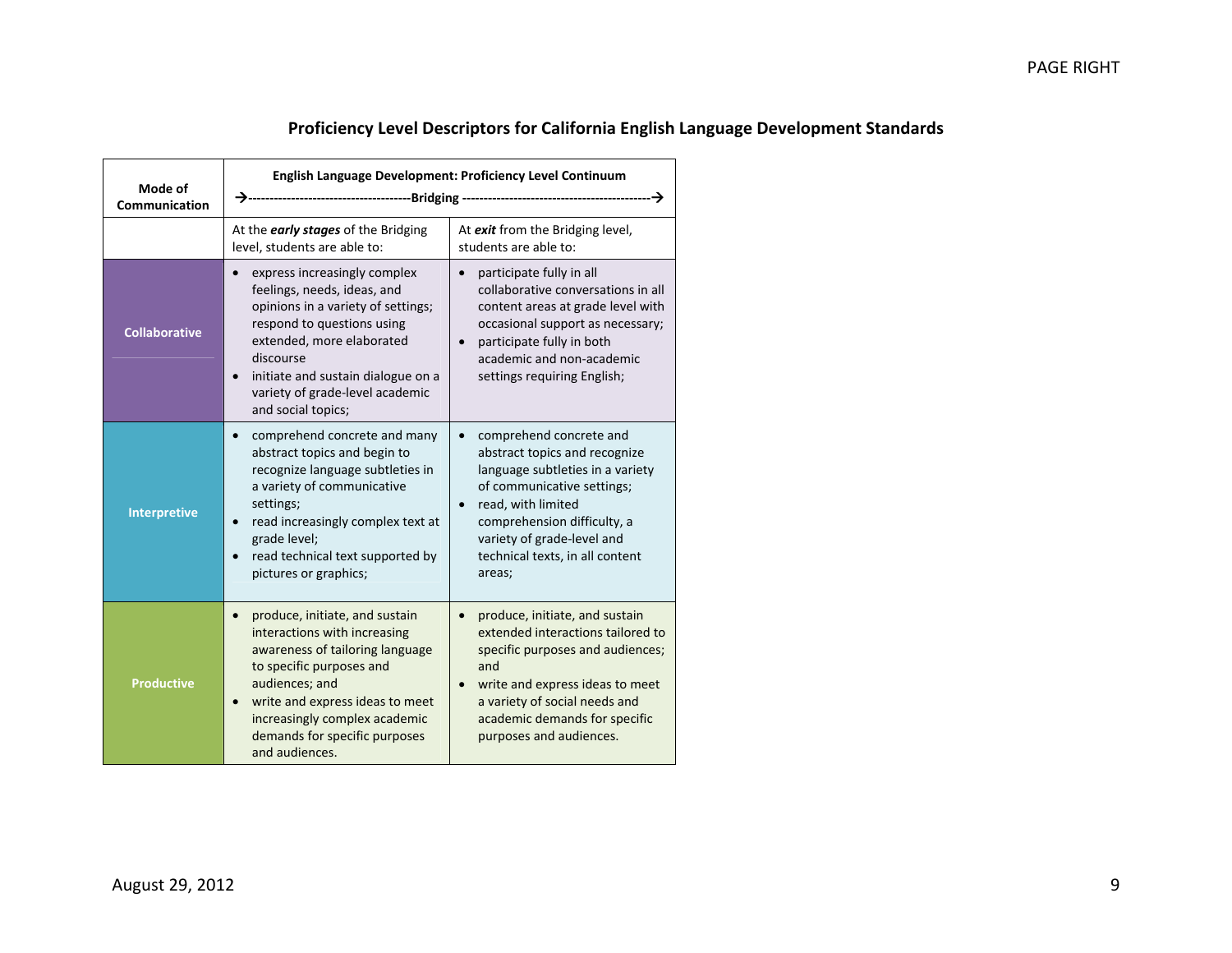| Knowledge of<br>Language                  | English Language Development: Proficiency Level Continuum                                                                                                                                                                                                                                                                                                                                                                                          |                                                                                                                                                                                                                                                                                                                                                                                                                                                                                                                                                     |                                                                                                                                                                                                                                                                                                                                                                                                                                                                                                                                                                                                                                                                |                                                                                                                                                                                                                                                                                                                                                                                                                                                                                                                                                                                                                                                     |
|-------------------------------------------|----------------------------------------------------------------------------------------------------------------------------------------------------------------------------------------------------------------------------------------------------------------------------------------------------------------------------------------------------------------------------------------------------------------------------------------------------|-----------------------------------------------------------------------------------------------------------------------------------------------------------------------------------------------------------------------------------------------------------------------------------------------------------------------------------------------------------------------------------------------------------------------------------------------------------------------------------------------------------------------------------------------------|----------------------------------------------------------------------------------------------------------------------------------------------------------------------------------------------------------------------------------------------------------------------------------------------------------------------------------------------------------------------------------------------------------------------------------------------------------------------------------------------------------------------------------------------------------------------------------------------------------------------------------------------------------------|-----------------------------------------------------------------------------------------------------------------------------------------------------------------------------------------------------------------------------------------------------------------------------------------------------------------------------------------------------------------------------------------------------------------------------------------------------------------------------------------------------------------------------------------------------------------------------------------------------------------------------------------------------|
|                                           |                                                                                                                                                                                                                                                                                                                                                                                                                                                    |                                                                                                                                                                                                                                                                                                                                                                                                                                                                                                                                                     |                                                                                                                                                                                                                                                                                                                                                                                                                                                                                                                                                                                                                                                                |                                                                                                                                                                                                                                                                                                                                                                                                                                                                                                                                                                                                                                                     |
|                                           | At the early stages of the Emerging<br>level, students are able to:                                                                                                                                                                                                                                                                                                                                                                                | At exit from the Emerging level,<br>students are able to:                                                                                                                                                                                                                                                                                                                                                                                                                                                                                           | At the early stages of the Expanding<br>level, students are able to:                                                                                                                                                                                                                                                                                                                                                                                                                                                                                                                                                                                           | At exit from the Expanding level,<br>students are able to:                                                                                                                                                                                                                                                                                                                                                                                                                                                                                                                                                                                          |
| <b>Metalinguistic</b><br><b>Awareness</b> | Apply to their learning of English an<br>emerging awareness about:<br>• differences and similarities<br>between their native language<br>and English;<br>• ways in which different kinds of<br>language are appropriate for<br>different tasks, purposes, and<br>audiences;<br>and how to:<br>• intentionally and purposefully<br>use a limited range of everyday<br>vocabulary, phrases, and<br>memorized statements and<br>questions in English; | Apply to their learning of English an<br>awareness about:<br>• differences and similarities<br>between their native language<br>and English;<br>• ways in which different kinds of<br>language are appropriate for<br>different tasks, purposes, and<br>audiences;<br>and how to:<br>• intentionally and purposefully<br>use mostly everyday, and a<br>limited range of general<br>academic vocabulary and<br>domain-specific vocabulary,<br>phrases, and memorized<br>statements and questions in<br>English related mostly to familiar<br>topics; | Apply to their learning of English an<br>expanding awareness about:<br>• differences and similarities<br>between their native language<br>and English;<br>ways in which language may be<br>$\bullet$<br>different based on task,<br>purpose, and audience;<br>and how to:<br>intentionally and purposefully<br>use mostly everyday vocabulary,<br>and an expanding range of<br>general academic and domain-<br>specific vocabulary in English<br>related mostly to familiar topics;<br>extend discourse in limited ways<br>$\bullet$<br>in a range of conversations;<br>recognize language differences<br>$\bullet$<br>and engage in some self-<br>monitoring; | Apply to their learning of English<br>awareness about:<br>• differences and similarities<br>between their native language<br>and English;<br>• ways in which language may be<br>different based on task,<br>purpose, and audience;<br>and how to:<br>intentionally and purposefully<br>use both everyday vocabulary<br>and a range of general academic<br>and domain-specific vocabulary<br>in English related to familiar and<br>new topics;<br>extend discourse in a variety of<br>ways in a range of<br>conversations;<br>recognize language differences,<br>$\bullet$<br>engage in self-monitoring, and<br>adjust oral and written<br>language; |
| <b>Accuracy of</b><br><b>Production</b>   | • be comprehensible when using<br>memorized or copied words or<br>phrases; and<br>• may exhibit frequent errors in<br>pronunciation, grammar, and<br>writing conventions that often<br>impede meaning.                                                                                                                                                                                                                                             | • be comprehensible when using<br>simple or learned phrases and<br>sentences; and<br>• may exhibit frequent errors in<br>pronunciation, grammar, and<br>writing conventions that<br>sometimes impede meaning.                                                                                                                                                                                                                                                                                                                                       | • be comprehensible when using<br>simple and some expanded<br>sentences and discourse or<br>texts; and<br>• may exhibit fairly frequent<br>errors in pronunciation,<br>grammar, and writing<br>conventions that may<br>sometimes impede meaning.                                                                                                                                                                                                                                                                                                                                                                                                               | be comprehensible when using<br>expanded sentences, discourse<br>or texts; and<br>may exhibit fairly frequent<br>$\bullet$<br>errors in pronunciation,<br>grammar, and writing<br>conventions that usually do not<br>impede meaning.                                                                                                                                                                                                                                                                                                                                                                                                                |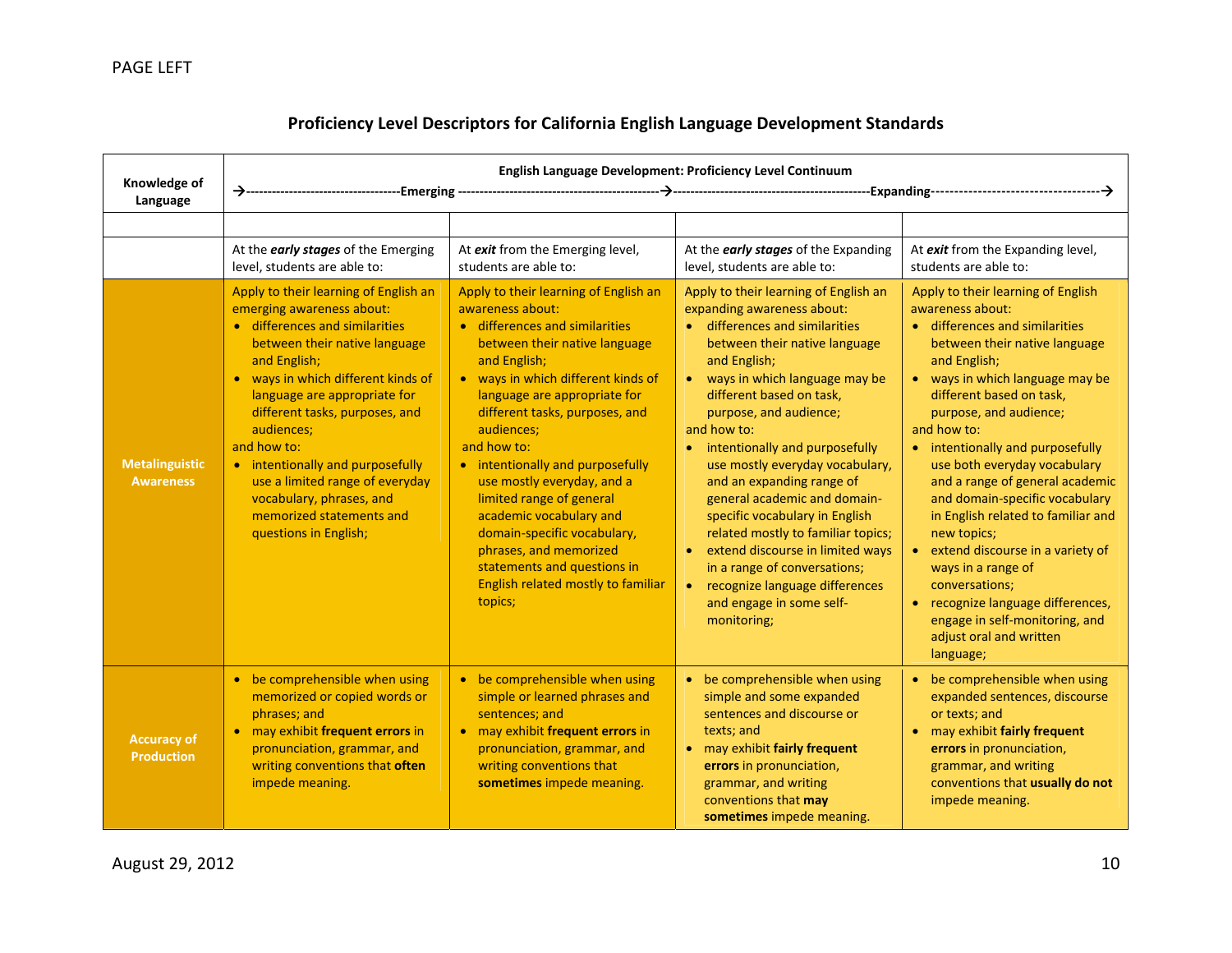| Knowledge of<br>Language                  | English Language Development: Proficiency Level Continuum                                                                                                                                                                                                                                                                                                                                                                                                                                                                                                                                                                                                                                                                                                                  |                                                                                                                                                                                                                                                                                                                                                                                                                                                                                                                                                                                                                                                                                                                                                                                                                                                          |  |
|-------------------------------------------|----------------------------------------------------------------------------------------------------------------------------------------------------------------------------------------------------------------------------------------------------------------------------------------------------------------------------------------------------------------------------------------------------------------------------------------------------------------------------------------------------------------------------------------------------------------------------------------------------------------------------------------------------------------------------------------------------------------------------------------------------------------------------|----------------------------------------------------------------------------------------------------------------------------------------------------------------------------------------------------------------------------------------------------------------------------------------------------------------------------------------------------------------------------------------------------------------------------------------------------------------------------------------------------------------------------------------------------------------------------------------------------------------------------------------------------------------------------------------------------------------------------------------------------------------------------------------------------------------------------------------------------------|--|
|                                           | At the early stages of the Bridging<br>level, students are able to:                                                                                                                                                                                                                                                                                                                                                                                                                                                                                                                                                                                                                                                                                                        | At exit from the Bridging level,<br>students are able to:                                                                                                                                                                                                                                                                                                                                                                                                                                                                                                                                                                                                                                                                                                                                                                                                |  |
| <b>Metalinguistic</b><br><b>Awareness</b> | Apply to their learning of English a<br>sophisticated awareness about:<br>• differences and similarities<br>between their native language<br>and English to learning English;<br>• ways in which language may be<br>different based on task, purpose,<br>and audience;<br>and how to:<br>• intentionally and purposefully<br>use a range of precise and varied<br>grade-level general academic and<br>domain-specific vocabulary in<br>English related to new topics;<br>• extend grade-level academic<br>discourse in a variety of ways in a<br>range of conversations and<br>written texts of varying lengths<br>and complexities;<br>• recognize language differences,<br>engage in self-monitoring, and<br>adjust oral and written language<br>in a range of contexts; | Apply to their learning of English a<br>sophisticated awareness about:<br>• differences and similarities<br>between their native language<br>and English to learning English;<br>• ways in which language may be<br>different based on task, purpose,<br>and audience;<br>and how to:<br>• intentionally and purposefully<br>use a range of precise and varied<br>grade-level general academic and<br>domain-specific vocabulary in<br>English related to new topics<br>across the disciplines;<br>• extend grade-level academic<br>discourse in a variety of ways in a<br>range of conversations and<br>written texts of varying lengths<br>and complexities across the<br>disciplines;<br>• recognize language differences,<br>engage in self-monitoring, and<br>adjust oral and written language<br>in a range of contexts across the<br>disciplines; |  |
| <b>Accuracy of</b><br><b>Production</b>   | • be comprehensible when using a<br>variety of grade-level expanded<br>discourse or texts; and<br>may exhibit some errors in<br>$\bullet$<br>pronunciation, grammar, and<br>writing conventions that usually<br>do not impede meaning.                                                                                                                                                                                                                                                                                                                                                                                                                                                                                                                                     | • be comprehensible when using a<br>variety of grade-level expanded<br>discourse or texts on a variety of<br>topics; and<br>may exhibit some minor errors in<br>$\bullet$<br>pronunciation, grammar, and<br>writing conventions that do not<br>impede meaning.                                                                                                                                                                                                                                                                                                                                                                                                                                                                                                                                                                                           |  |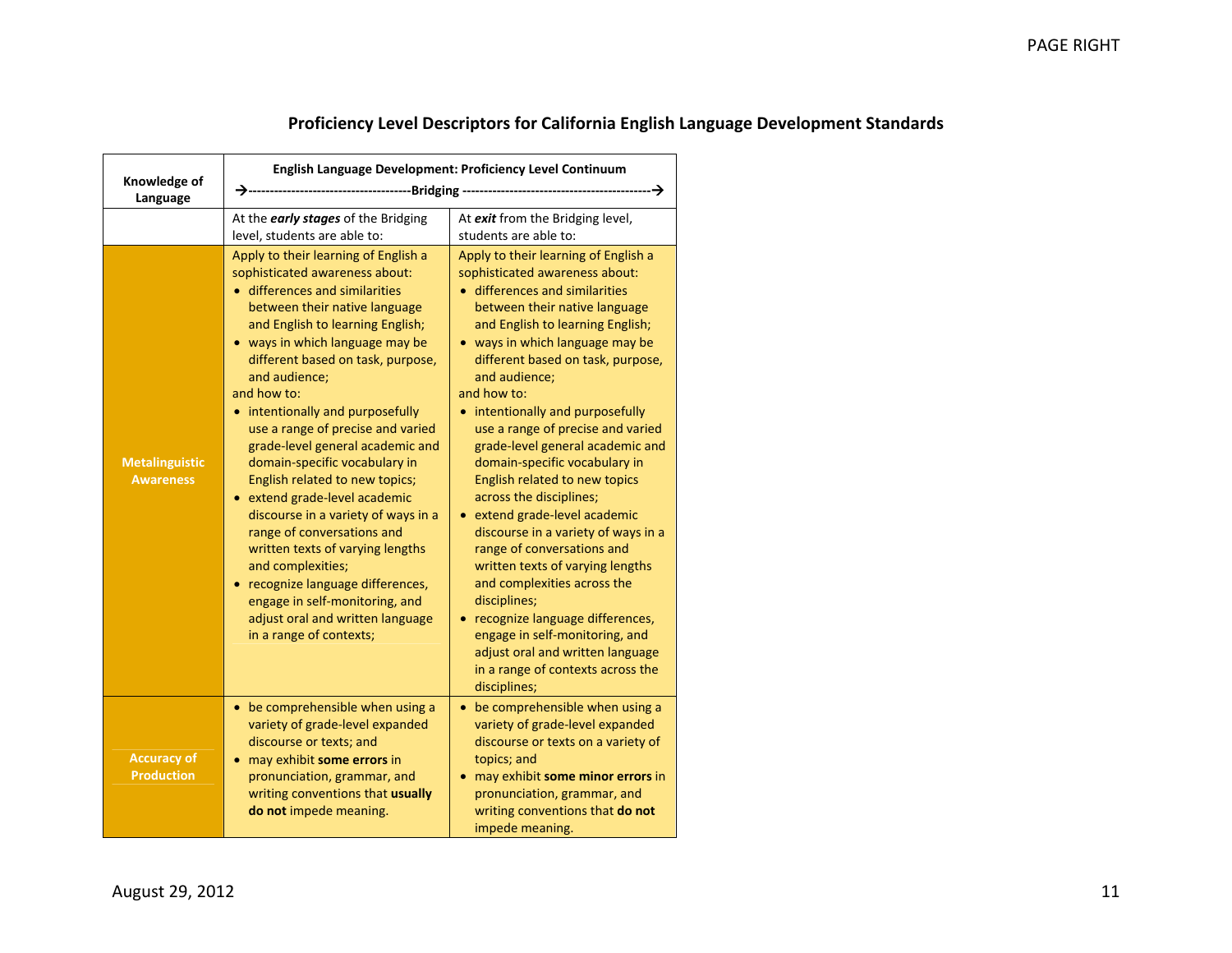## **Overview of the California English Language Development Standards**

<span id="page-13-0"></span>The California English Language Development Standards (CA ELD Standards) describe the key knowledge, skills, and abilities in core areas of English language development that students learning English as a new language need in order to access, engage with, and achieve in grade‐ level academic content, with particular alignment to the key knowledge, skills, and abilities for college‐ and career‐readiness described in the Common Core State Standards for ELA. However, the CA ELD Standards do not repeat the Common Core State Standards for ELA, or represent ELA content at lower levels of achievement or rigor. Rather, the CA ELD Standards are designed to provide challenging content in English language development for ELs to gain proficiency in a range of rigorous academic English language skills. *The CA ELD Standards are not intended to replace the Common Core State Standards for ELA but instead to amplify the language knowledge, skills and abilities of those Common Core State Standards that are critical in order for ELs to simultaneously be successful in school while they are developing English.* 

ELs must have full access to high quality English language arts, mathematics, science, and social studies content, as well as other subjects, at the same time as they are progressing through the ELD level continuum. The CA ELD Standards are intended to support this dual endeavor by providing fewer, clearer, and higher standards:

- 1. Fewer: Those standards that are necessary and essential for development and success;
- 2. Clearer: A coherent body of standards that have clear links to curriculum and assessments; and
- 3. Higher: Correspondence with the elevated standards in the CCSS.

### <span id="page-13-1"></span>**Organization of the California English Language Development Standards**

The California English Language Development (ELD) Standards are organized into two main sections common across all grade levels:

### **Section 1: Goal, Critical Principles, and Overview**

Provides a foundation for and an orientation to the standards via the following components:

- A Goal statement for all English learners in California
- Critical Principles for Developing Language & Cognition in Academic Contexts
- An "at-a-glance" overview of Parts I–III of the CA ELD Standards, with corresponding grade‐level Common Core State Standards for ELA indicated

## **Section 2: Elaboration on Critical Principles for Developing Language & Cognition in Academic Contexts**

Extends the Critical Principles and provides detailed, grade‐level CA ELD Standards, with corresponding Common Core State Standards indicated, in three parts: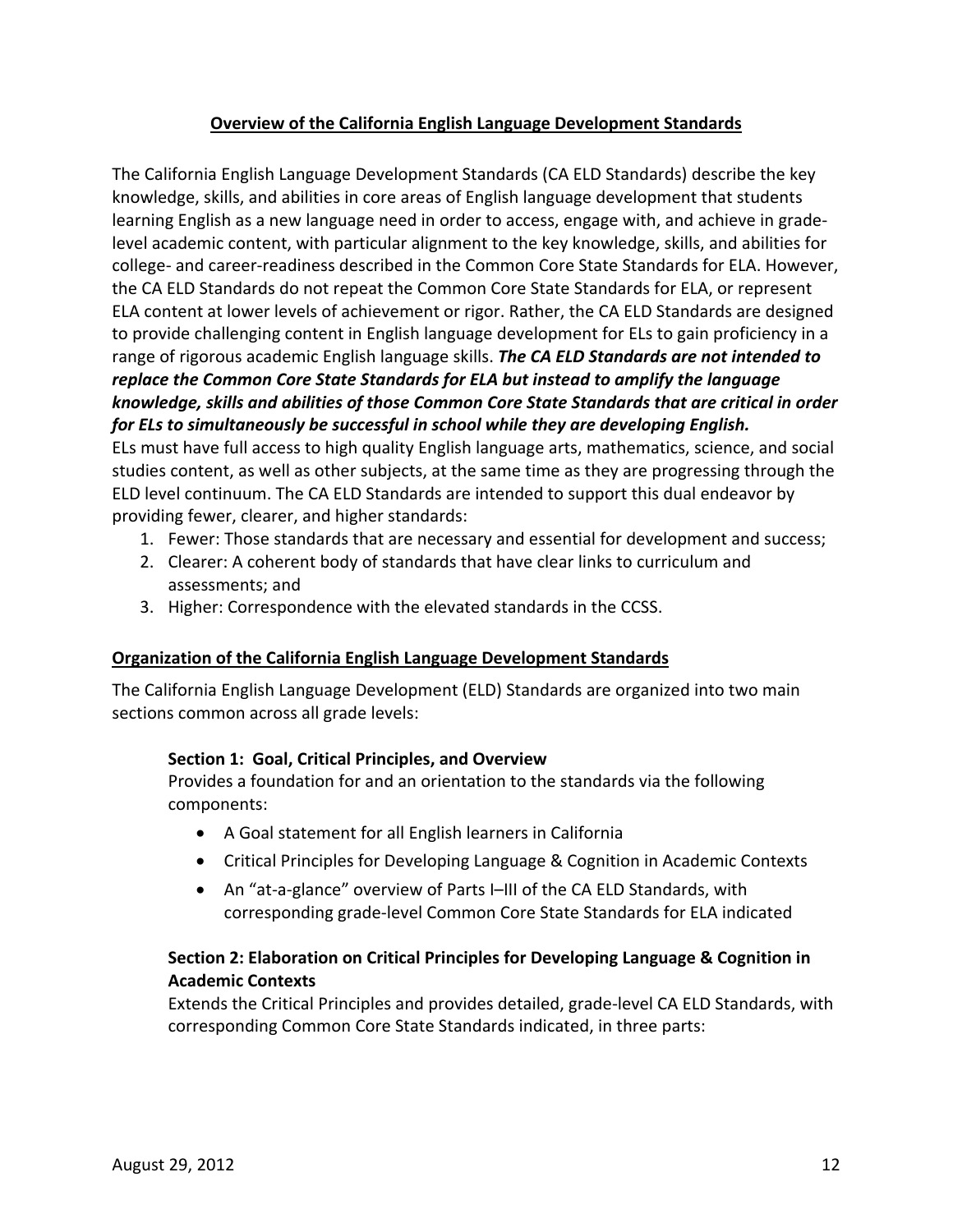- **Part I:** Interacting in Meaningful Ways
- **Part II:** Learning About How English Works
- **Part III:** Using Foundational Literacy Skills

#### <span id="page-14-0"></span>**Section 1 Components**

**Section 1: Goal, Critical Principles, and Overview** is generally consistent across all grades, with some terminology variations in the K–8 and 9–10, 11–12 grade spans indicating relevant cognitive differences. Each Section 1 component is explained below.

Goal: This component of the CA ELD Standards provides an overarching goal statement which crystallizes what all educators in California want for English learners' development of academic English proficiency, success with grade‐level disciplinary content, and broader awareness about language.

**Critical Principles for Developing Language & Cognition in Academic Contexts:** This component further details the goal statement by defining the critical and meaningful experiences and knowledge that English learners need in order to ultimately achieve the Goal. The Critical Principles also provide the foundation for the bulk of the CA ELD Standards document and introduce an outline of Parts I–III indicating the main components of the critical principles that will be elaborated upon in the remainder of the document.

**Parts I–III Overview ("At a Glance"):** Because content and language are inextricably linked, the three parts of the CA ELD Standards – Interacting in Meaningful Ways, Learning About How English Works, and Foundational Literacy Skills – should be interpreted as complementary and interrelated dimensions of what must be addressed in a robust instructional program for English learners. Parts I and II are intentionally presented separately in order to call attention to the need for *both* a focus on meaning and interaction *and* a focus on building knowledge about the linguistic features and structure of English. Part III outlines foundational literacy skills ELs may need, depending on their previous literacy and educational experiences.

Just as teachers focus on meaningful and engaging activities designed to build content knowledge before strategically delving into specifics about how language is structured, the CA ELD Standards are organized with the focus on meaning and interaction first and the focus on knowledge about the English language and how it works afterward. *Accordingly, the standards in Part II should not be used in isolation, but rather they should be used in the context of fostering intellectually‐ and discourse‐rich, meaningful interactions outlined in Part I.*

Parts I and II of the CA ELD Standards are further delineated by headings, represented by letters, which cluster standards together. In Part 1: Interacting in Meaningful Ways, the headings identify *communicative modes*: Collaborative, Interpretive, and Productive.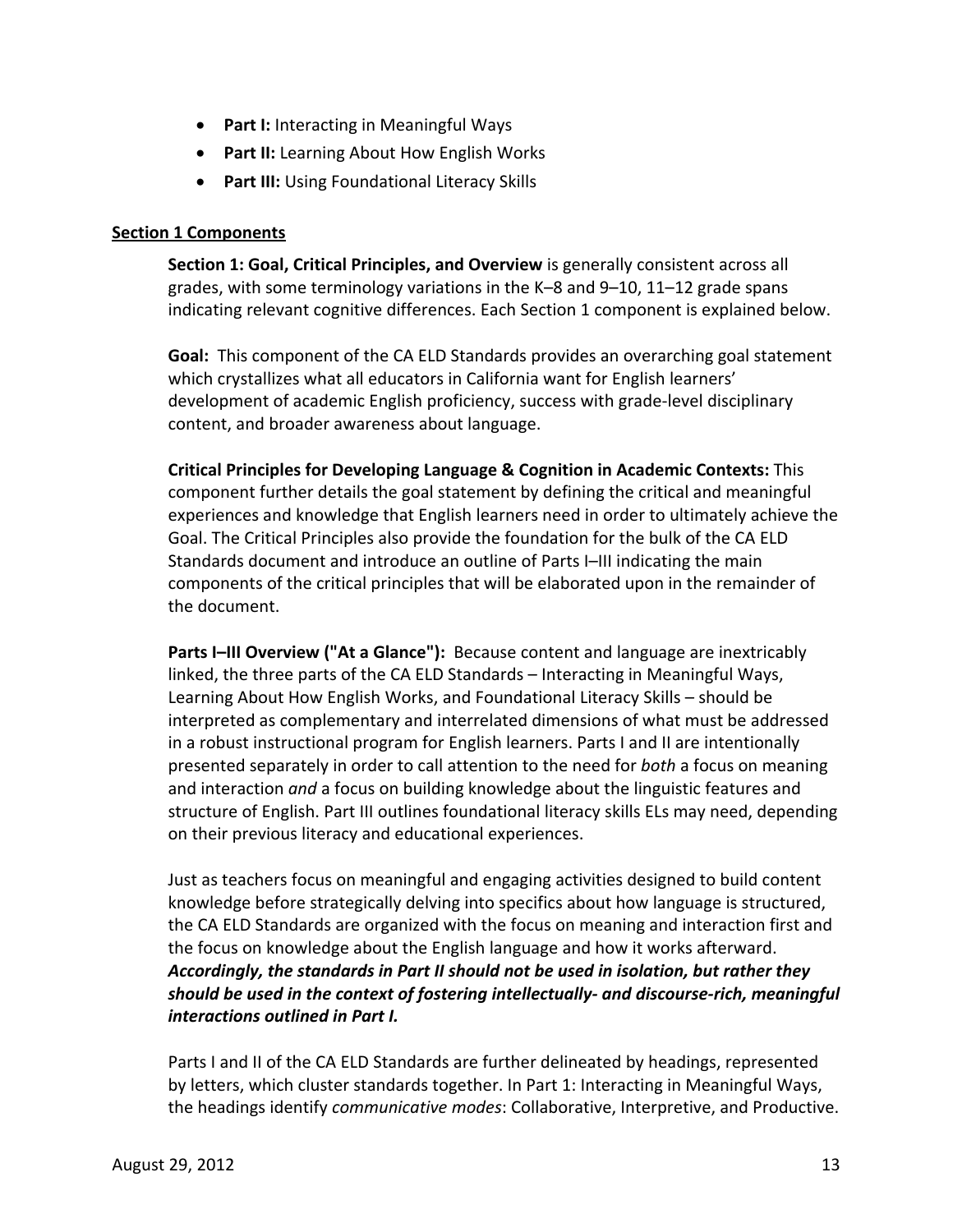In Part II: Learning About How English Works, the headings identify key *language processes*: Structuring Cohesive Texts, Expanding & Enriching Ideas, and Connecting & Condensing Ideas. Below each heading is a set of ELD content *strands*, represented by numbers, as shown below.

## **Part I: Interacting in Meaningful Ways**

- **A. Collaborative** (engagement in dialogue with others)
	- 1. Exchanging information/ideas via oral communication and conversations
	- 2. Interacting via written English (print and multimedia)
	- 3. Offering opinions and negotiating with/persuading others
	- 4. Adapting language choices to various contexts
- **B. Interpretive** (comprehension and analysis of written and spoken texts)
	- 5. Listening actively and asking/answering questions about what was heard
	- 6. Reading closely and explaining interpretations/ideas from reading
	- 7. Evaluating how well writers and speakers use language to present or support ideas
	- 8. Analyzing how writers use vocabulary and other language resources
- **C. Productive** (creation of oral presentations and written texts);
	- 9. Expressing information and ideas in oral presentations
	- 10. Composing/writing literary and informational texts
	- 11. Supporting opinions or justifying arguments and evaluating others' opinions or arguments
	- 12. Selecting and applying varied and precise vocabulary and other language resources

### **Part II: Learning About How English Works**

### **A. Structuring Cohesive Texts**

- 1. *Understanding text structure* and organization based on purpose, text type, and discipline
- 2. *Understanding cohesion* and how language resources across a text contribute to the way a text unfolds and flows

### **B. Expanding & Enriching Ideas**

- 1. *Using verbs and verb phrases* to create precision and clarity in different text types
- 2. *Using nouns and noun phrases* to expand ideas and provide more detail
- 3. *Modifying to add details* to provide more information and create precision

### **C. Connecting and Condensing Ideas**

- 1. *Connecting ideas* within sentences by combining clauses
- 2. *Condensing ideas* within sentences using a variety of language resources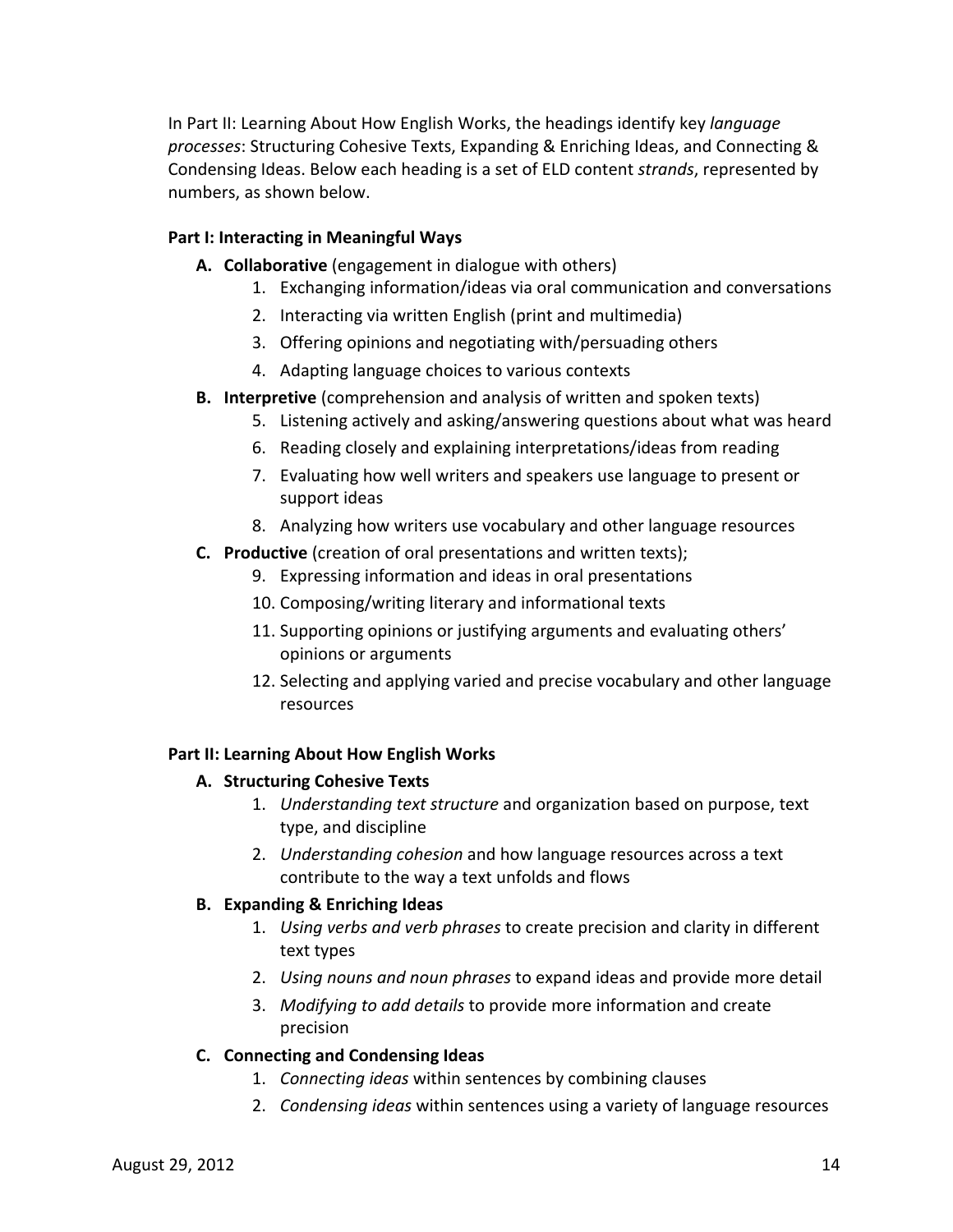**Part III: Using Foundational Literacy Skills**: Considerations for instruction in foundational literacy at each grade level K–5, and the grade span 6–12 are outlined here.

**Corresponding Common Core State Standards for ELA:** The right‐hand column of the overview of the CA ELD Standards shows the correspondence<sup>[5](#page-16-1)</sup> of the CA ELD Standards to the Common Core State Standards. The Common Core State Standards are identified by their strand, grade, and number (or number and letter, where applicable), so that RI.4.3, for example, stands for Reading, Informational Text, grade 4, standard 3 and W.5.1a stands for Writing, grade 5, standard 1a. Common Core State Standards strand designations are indicated in the CA ELD Standards as follows:

- **RL:** Reading Standards for Literature (K–12)
- **RI:** Reading Standards for Informational Text (K–12)
- **RF:** Reading Standards for Foundational Literacy Skills (K–5)
- **RH:** Reading Standards for Literacy in History/Social Studies (6–12)
- **RST:** Reading Standards for Literacy in Science and Technical Subjects (6–12)
- **SL:** Speaking and Listening Standards (K–12)
- **L:** Language Standards (K–12)
- **W:** Writing Standards (K–12)
- **WHST:** Writing Standards for Literacy in History/Social Studies, Science, and Technical Subjects (6–12)

## <span id="page-16-0"></span>**Section 2 Components**

Section II: **Elaboration on Critical Principles for Developing Language & Cognition in Academic Contexts** unpacks the Critical Principles via a set of ELD standards for each grade level K–8 and for the grade spans 9–10 and 11–12. These standards provide descriptions of expectations for English learners *at exit* from each of the three proficiency levels along the ELD continuum— *Emerging, Expanding,* and *Bridging*—by each ELD standard strand. These expectations are appropriate so long as ELs are provided with an appropriately designed curriculum, effective instruction, and strategic levels of scaffolding. Components of Section II are explained below.

**Texts and Discourse in Context:** This column emphasizes language as a complex and social meaning-making resource to be fostered via intellectually challenging, interactive, and dialogue‐rich contexts focused on content knowledge and linguistic development. *Texts* can be written, spoken, or multimodal, and in print or digital forms. *Discourse* is, in broad terms, communication of meaning in any modality (e.g., spoken, written, visual). The language choices students make, including which grammatical and lexical resources

<span id="page-16-1"></span> $5$  As noted above, since the CA ELD Standards are not intended to repeat content in the Common Core State Standards for ELA, individual ELD and ELA standards *correspond* to each other in terms of knowledge, skills, abilities and rigor, rather than matching exactly.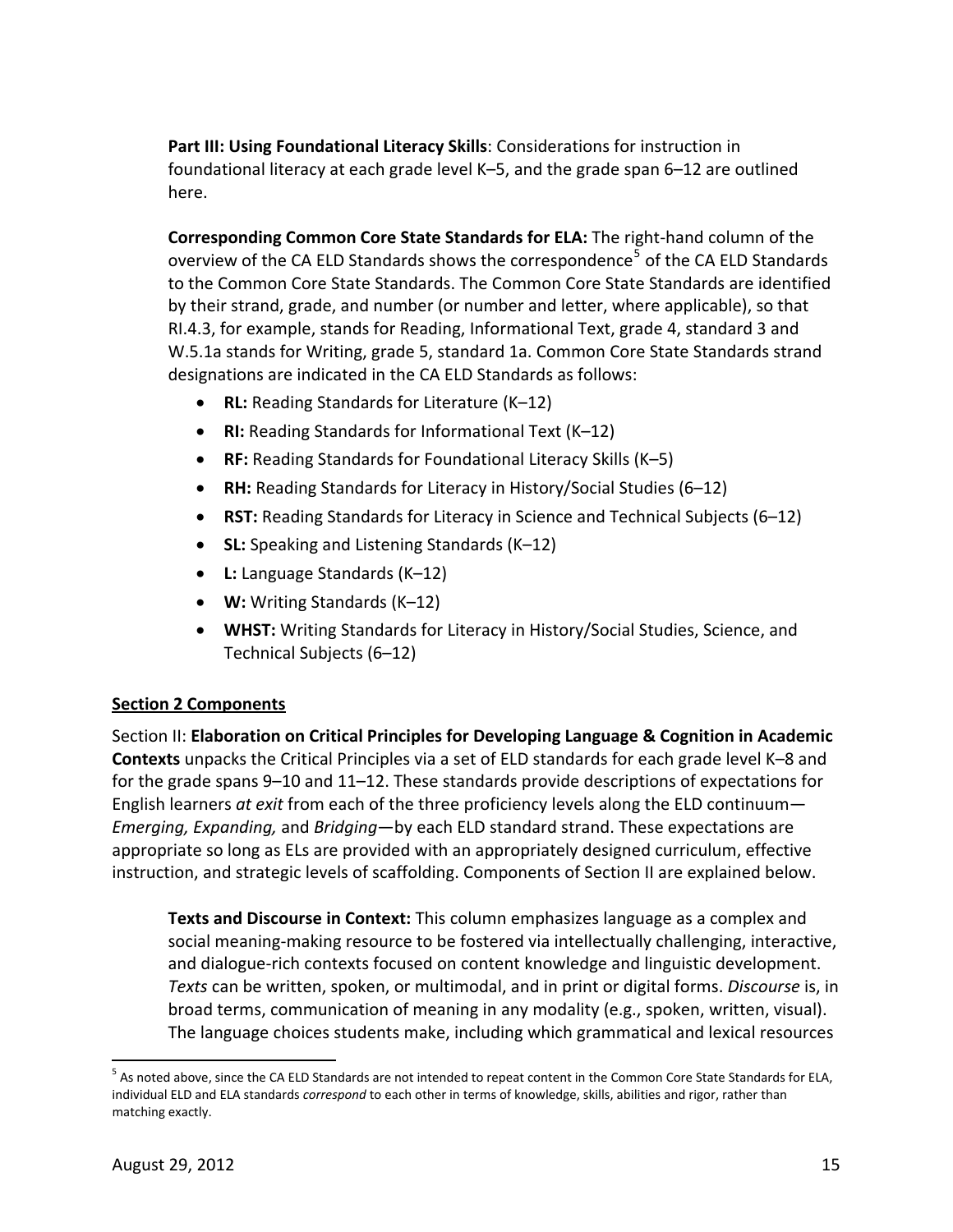to use, are influenced by *context*, which includes the communicative purpose, audience, text type, and discipline/content area. Students use their knowledge of the English language in the context of intellectually engaging instruction where the primary focus is on comprehending and making meaning. This column calls out some of the variables teachers need to consider when designing and implementing instruction for English learners:

- **Corresponding Common Core State Standards for ELA:** The corresponding Common Core State Standards for ELA are provided first so that teachers see the interconnected nature of the ELA and CA ELD Standards.
- **Purposes for Using Language:** Purposes for using language that are featured prominently in the Common Core State Standards, and correspondingly, in the CA ELD Standards. Teachers support ELs to develop an awareness of these purposes as they progress in language proficiency and through the grades.
- **Text Types:** Provided in the Common Core State Standards, each text type has particular language features, based on the discipline, content, purpose, and audience. Teachers help ELs develop an awareness of text types and their language features as they progress through the grades. Informational text types are presented first in order to emphasize their importance in college- and careerreadiness, as well as in developing content knowledge.
- **Audiences:** As they use language, ELs need to consider the audience, which could be a peer in a one‐to‐one conversation about a social topic, a group of peers engaged in an academic conversation (one‐to‐group), or an academic oral presentation or written task (one‐to‐many), as well as other types of audience. Teachers help ELs develop an awareness of audience as they progress through the grades.

**English Language Development Level Continuum:** This continuum distinguishes the three overall English language development (ELD) levels: *Emerging, Expanding,* and *Bridging.* Gradations and spiraling of acquisition of knowledge and skills between levels, as well as variation within levels, is expected. Explanation of the continuum is provided in the English Language Proficiency Level Descriptors section above.

**Part I: Interacting in Meaningful Ways:** Part I provides grade level CA ELD Standards that sets expectations for English learners to participate in meaningful, relevant, and intellectually challenging ways in various contexts and disciplines in three modes: *collaborative, interpretive,* and *productive*.

**Part II: Learning About How English Works**: Part II focuses on ways in which English learners build awareness about language resources available to them, how English is structured and organized, and how meaning is made through language choices in order to improve their ability to comprehend and produce academic texts in various content areas. Part II is organized into the following ways of using language to be applied to